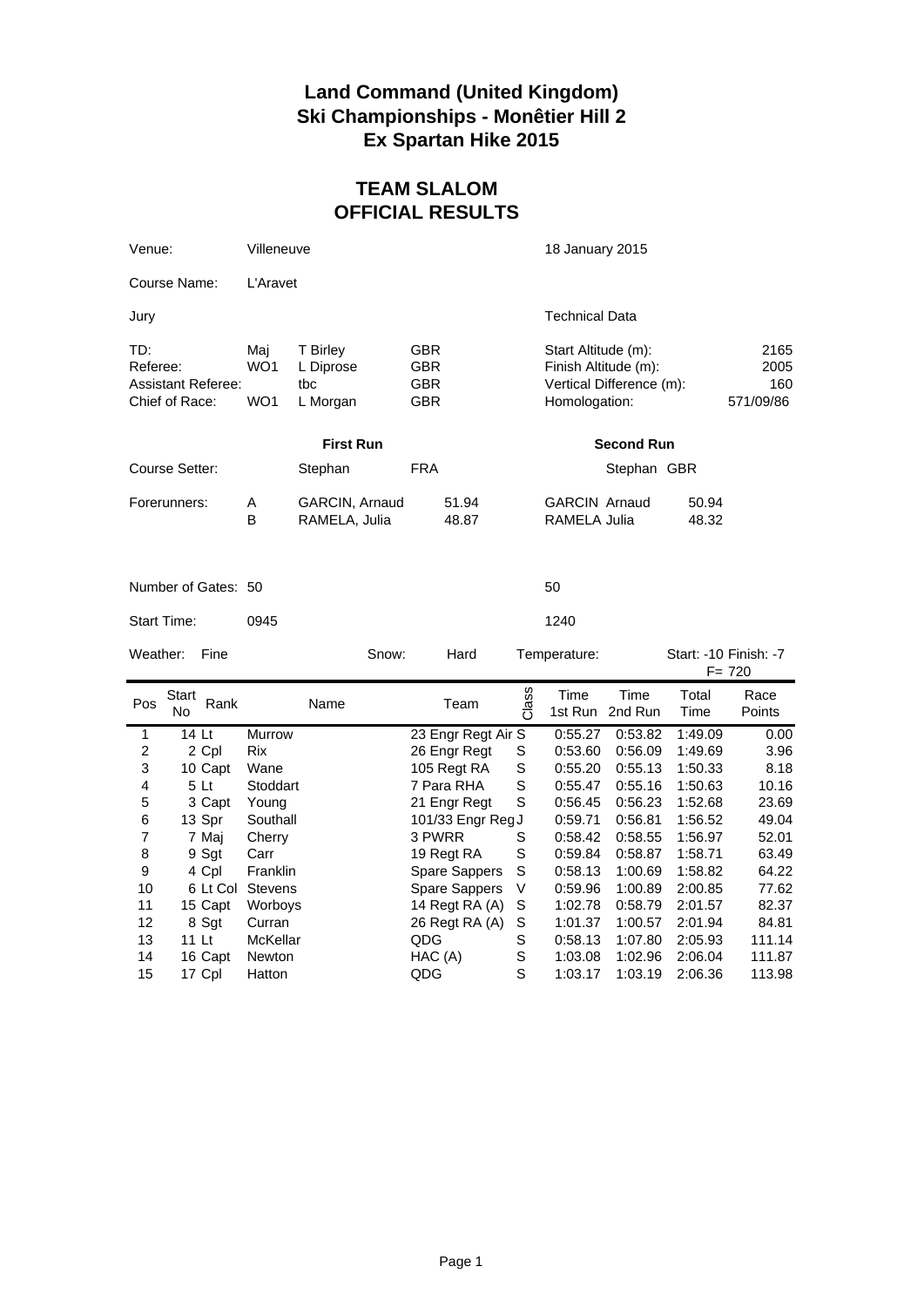| Pos  | Start<br>Rank<br>No | Name              | Team                           | Class       | Time    | Time<br>1st Run 2nd Run | Total<br>Time | Race<br>Points |
|------|---------------------|-------------------|--------------------------------|-------------|---------|-------------------------|---------------|----------------|
| 16   | 12 WO <sub>2</sub>  | <b>Stewart</b>    | 26 Engr Regt                   | V           | 0:57.58 | 1:09.70                 | 2:07.28       | 120.06         |
| 17   | 18 Spr              | Dewing            | 23 Engr Regt Air S             |             | 1:04.86 | 1:03.39                 | 2:08.25       | 126.46         |
| 18   | 20 Lt               | Touton            | 1 RHA                          | F           | 1:03.19 | 1:05.46                 | 2:08.65       | 129.10         |
| 19   | 47 LCpl             | Seaby             | 23 Engr Regt Air S             |             | 1:05.51 | 1:04.76                 | 2:10.27       | 139.79         |
| 20   | 22 Gnr              | Wheeler           | 1 RHA                          | J           | 1:05.89 | 1:05.31                 | 2:11.20       | 145.93         |
| 21   | 36 Spr              | Saw               | 22 Engr Regt                   | J           | 1:06.37 | 1:05.19                 | 2:11.56       | 148.30         |
| 22   | 41 OCdt             | Henriques         | <b>OUOTC</b>                   | JR          | 1:06.81 | 1:04.88                 | 2:11.69       | 149.16         |
| 23   | 32 Spr              | Lewis             | 39 Engr Regt                   | S           | 1:06.22 | 1:06.23                 | 2:12.45       | 154.18         |
| 24   | 29 Lt               | <b>Bosch</b>      | 36 Engr Regt                   | S           | 1:02.02 | 1:13.20                 | 2:15.22       | 172.46         |
| 25   | 31 OCdt             | Innes             | <b>SUOTC</b>                   | SR          | 1:07.34 | 1:08.69                 | 2:16.03       | 177.81         |
| 26   | 23 OCdt             | Dodd              | <b>SUOTC</b>                   | <b>FJR</b>  | 1:07.42 | 1:08.65                 | 2:16.07       | 178.07         |
| 27   | 28 Capt             | <b>Birtwistle</b> | 26 Engr Regt                   | F           | 1:06.43 | 1:09.99                 | 2:16.42       | 180.38         |
| 28   | 24 Tpr              | Alhadeff          | HAC(A)                         | SR          | 1:04.60 | 1:12.14                 | 2:16.74       | 182.49         |
| 29   | 30 Sgt              | Martin            | HAC (A)                        | SR          | 1:08.40 | 1:08.86                 | 2:17.26       | 185.92         |
| 30   | 34 Gnr              | Richards          | 3 RHA                          | J           | 1:09.39 | 1:08.99                 | 2:18.38       | 193.32         |
| 31   | 27 Gnr              | Inman             | 14 Regt RA Ladi <sub>I</sub> F |             | 1:04.21 | 1:15.24                 | 2:19.45       | 200.38         |
| 32   | 19 Sgt              | Price             | 19 Regt RA                     | V           | 1:06.67 | 1:15.16                 | 2:21.83       | 216.09         |
| 33   | 43 LCpl             | Sadler-Smith      | 23 Engr Regt Air S             |             | 1:14.32 | 1:07.85                 | 2:22.17       | 218.33         |
| 34   |                     |                   |                                |             |         |                         |               |                |
|      | 62 Lt               | Murphy            | 14 Regt RA (A)                 | S           | 1:10.47 | 1:11.99                 | 2:22.46       | 220.24         |
| 35   | 54 Gnr              | Westall           | 14 Regt RA                     | S<br>S      | 1:11.31 | 1:11.56                 | 2:22.87       | 222.95         |
| 36   | 38 Lt               | Poppleton         | QDG                            |             | 1:11.63 | 1:11.39                 | 2:23.02       | 223.94         |
| 37   | 33 Lt               | McKechnie         | QDG                            | S           | 1:11.50 | 1:11.60                 | 2:23.10       | 224.47         |
| 38   | 25 Lt               | Anthony           | 19 Regt RA                     | S           | 1:11.05 | 1:12.08                 | 2:23.13       | 224.67         |
| 39   | 35 Gnr              | Plummer           | 32 Regt RA                     | S           | 1:11.54 | 1:11.60                 | 2:23.14       | 224.73         |
| 40   | 56 LCpl             | Simner            | 3 Para                         | $\mathbf S$ | 1:12.27 | 1:13.38                 | 2:25.65       | 241.30         |
| 41   | 50 Pte              | Durkin            | 3 Para                         | $\mathbf S$ | 1:15.01 | 1:10.80                 | 2:25.81       | 242.35         |
| 42   | 58 Gnr              | <b>Thwaites</b>   | 14 Regt RA (A)                 | S           | 1:14.10 | 1:12.31                 | 2:26.41       | 246.31         |
| 43   | 77 Spr              | Ashurst           | 39 Engr Regt                   | S           | 1:14.76 | 1:12.27                 | 2:27.03       | 250.41         |
| 44   | 42 Lt               | Jee               | 3 RHA                          | S           | 1:14.41 | 1:13.31                 | 2:27.72       | 254.96         |
| 45   | 63 Sgt              | Soulsby           | 14 Regt RA (A)                 | S           | 1:14.37 | 1:13.53                 | 2:27.90       | 256.15         |
| 46   | 51 2 Lt             | Geering           | 26 Regt RA (A)                 | F           | 1:13.45 | 1:15.07                 | 2:28.52       | 260.24         |
| 47   | 75 Lt               | Thackwray         | 21 Engr Regt                   | S           | 1:15.47 | 1:13.72                 | 2:29.19       | 264.66         |
| 48   | 1 Bdr               | Bannon            | 32 Regt RA                     | S           | 1:23.20 | 1:06.01                 | 2:29.21       | 264.79         |
| 49   | 39 Bdr              | Wilkes            | 26 Regt RA (A)                 | $\mathbb S$ | 1:13.18 | 1:16.58                 | 2:29.76       | 268.42         |
| 50   | 76 LCpl             | <b>Breeden</b>    | 26 Engr Regt                   | S           | 1:16.23 | 1:14.02                 | 2:30.25       | 271.66         |
| 51   | 44 Spr              | Ward              | 39 Engr Regt                   | S           | 1:16.94 | 1:14.27                 | 2:31.21       | 277.99         |
| 52   | 105 Gnr             | <b>Burrows</b>    | 32 Regt RA                     | S           | 1:16.32 | 1:15.77                 | 2:32.09       | 283.80         |
| 53   | 61 Tpr              | Moses             | HAC(A)                         | <b>SR</b>   | 1:14.69 | 1:18.31                 | 2:33.00       | 289.81         |
| 54   | 37 Bdr              | Taylor            | 26 Regt RA (A)                 | $\mathbb S$ | 1:16.81 | 1:16.57                 | 2:33.38       | 292.32         |
| 55   | 69 Gnr              | Smith             | 7 Para RHA                     | SN          | 1:17.40 | 1:16.81                 | 2:34.21       | 297.79         |
| 56   | 73 Capt             | Poskitt           | 3 RHA                          | F           | 1:17.35 | 1:17.24                 | 2:34.59       | 300.30         |
| 57   | 78 Gnr              | Griffiths         | 7 Para RHA                     | SN          | 1:18.25 | 1:16.34                 | 2:34.59       | 300.30         |
| 58   | 60 Cpl              | Justice           | 1 MP Bde HC (A S               |             | 1:17.69 | 1:19.03                 | 2:36.72       | 314.36         |
| 59   |                     | 71 OCdt Casebow   | <b>OUOTC Ladies</b>            | JFR         | 1:17.02 | 1:20.17                 | 2:37.19       | 317.46         |
| 60   | 83 Spr              | Wilkinson         | 22 Engr Regt                   | J           | 1:19.68 | 1:17.62                 | 2:37.30       | 318.19         |
| 61   | 65 Tpr              | Kingdon           | HAC (B) HC                     | SR          | 1:18.00 | 1:20.27                 | 2:38.27       | 324.59         |
| 62   | 72 Pte              | Kelman            | 3 Para                         | S           | 1:20.04 | 1:18.46                 | 2:38.50       | 326.11         |
| 63   | 64 OCdt             | Smalley           | <b>OUOTC Ladies</b>            | <b>JFR</b>  | 1:18.80 | 1:19.98                 | 2:38.78       | 327.96         |
| 64   | 68 Spr              | Hudson            | 22 Engr Regt                   | J           | 1:19.00 | 1:20.23                 | 2:39.23       | 330.93         |
| 65   | 88 Lt               | Kennedy           | 32 Regt RA                     | F           | 1:18.72 | 1:21.29                 | 2:40.01       | 336.07         |
| 66   | 84 OCdt             | Lawson            | <b>SUOTC</b>                   | SR          | 1:21.06 | 1:20.17                 | 2:41.23       | 344.13         |
| 67   | 55 Capt             | Litchfield        | 19 Regt RA                     | S           | 1:08.60 | 1:33.26                 | 2:41.86       | 348.28         |
| 68   | 94 Lt               | Clafton           | Spare Sappers                  | F           | 1:21.02 | 1:21.99                 | 2:43.01       | 355.87         |
| 69   | 93 Tpr              | Parsons           | HAC (B) HC                     | FR          | 1:20.46 | 1:22.82                 | 2:43.28       | 357.66         |
| 70   | 92 Lt               | Geary             | 1 MP Bde HC (A F               |             | 1:21.39 | 1:21.94                 | 2:43.33       | 357.99         |
| $71$ | 82 Tpr              | Davies            | HAC (B) HC                     | <b>SR</b>   | 1:20.43 | 1:23.27                 | 2:43.70       | 360.43         |
| 72   | 90 OCdt             | Griffiths         | <b>OUOTC Ladies</b>            | FR          | 1:21.62 | 1:23.27                 | 2:44.89       | 368.28         |
| 73   | 79 Pte              | Goodwin           | 3 PWRR                         | SR          | 1:13.96 | 1:32.23                 | 2:46.19       | 376.86         |
| 74   | 91 Spr              | Chaplow           | 21 Engr Regt                   | FJ          | 1:23.87 | 1:22.72                 | 2:46.59       | 379.50         |
| 75   | 53 Spr              | Ellis             | 21 Engr Regt                   | S           | 1:07.53 | 1:40.22                 | 2:47.75       | 387.16         |